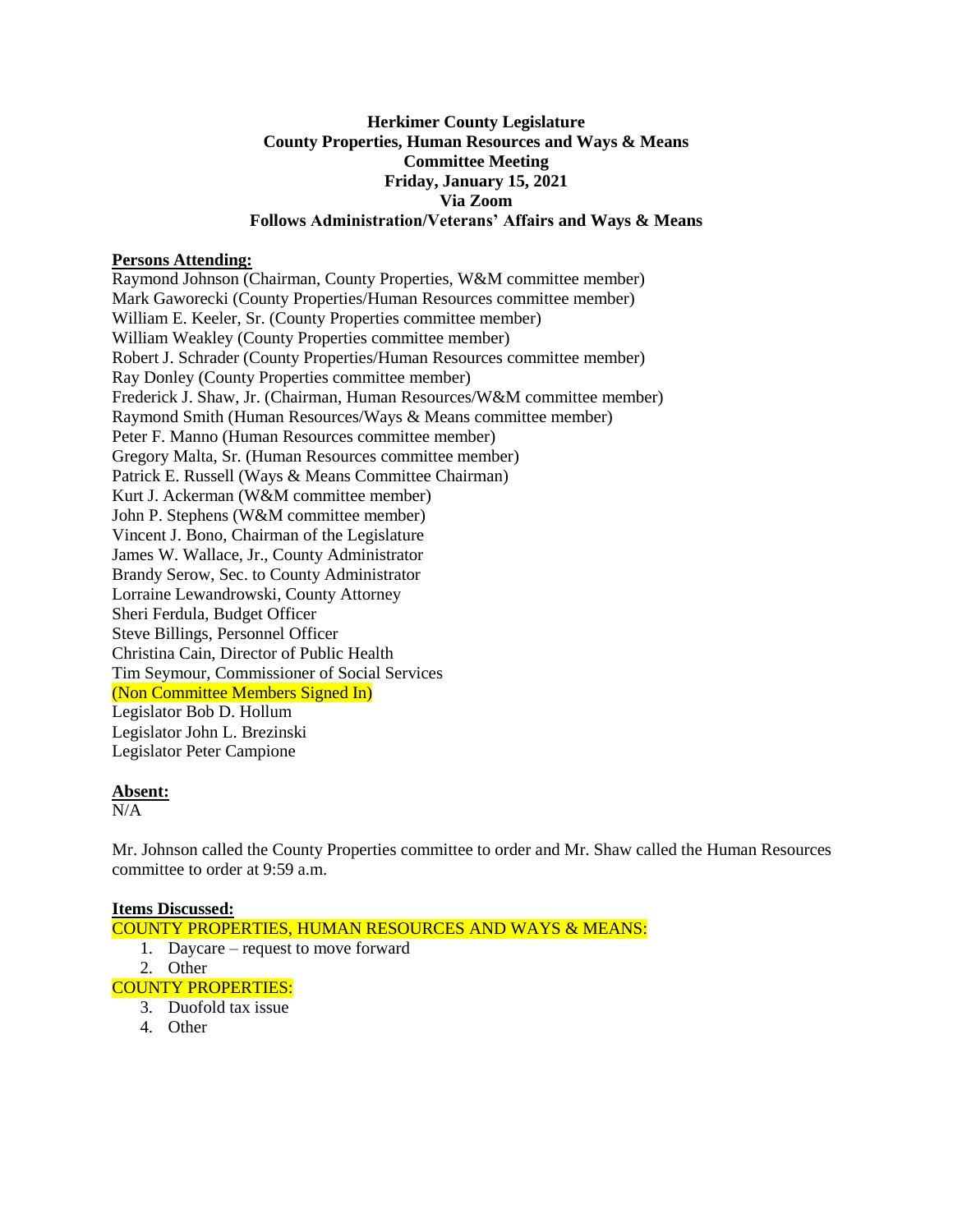### **Committee Vote Record:**

# COUNTY PROPERTIES, HUMAN RESOURCES AND WAYS & MEANS:

Mr. Johnson: "Number one is Daycare."

Jim Wallace: "There will be three of us; myself, Christina and Tim. They are on the phone as well. I think everybody knows we have been working on, Mr. Peplinski had brought this idea up to the Legislature two or three years ago, Christina has been working very hard on it and Tim and I have helped on the finance side of it. What we are interested in doing is purchasing the Bruce Ward building on Prospect Street. We would own the building. We would lease the operation for a dollar to the Neighborhood Center. We are fortunate that the College has saved all of their equipment so that will be an in-kind service. We have a grant from ESD to pay for 20%. We are working with the Community Foundation, Tim, myself and Christina. Sandy met with them last week. They are 100% in favor of what's going to happen. Properties, Sheri is working with us to put out an RFP for an architect. Again, I'm looking at the capital side and I will speak to the capital side and then Tim and Christina will talk about the operations on the daycare side. I'm looking at about \$300,000 that would cover all of our closing expenses, architecture expenses, any new renovations we need to do and between the Community Foundation and Empire State Development we believe we have that all covered. I would be happy to answer any questions on the capital side before I turn it over to Tim and Christina to talk about the operations side."

Mr. Schrader: "Mr. Chairman, Jim, what building is this on Prospect Street?"

Jim Wallace: "It's the old bank there Bob. Bruce Ward's offices."

Mr. Schrader: "How many people, how many children will we be able to accommodate over there?"

Jim Wallace: "Yes. Christina will get into that Bob for us as far as the infants, the preschool and the toddlers. She will go through all of that for us. I just wanted to talk about the capital side right now. Maybe we can hold all of the questions until the end. Maybe Tim and Christina will cover some of the stuff the guys are thinking of."

Mr. Johnson: "That's good Jim. Go ahead then."

Jim Wallace: "Tim or Christina, do you want to jump in?"

Christina Cain: "Where would you like me to start gentlemen?"

Jim Wallace: "I think if you could just let them know what will happen, how many kids, where the State sits on this, getting authority from the State, that kind of stuff."

Christina Cain: "Ok. Just a broad sentence on foundational knowledge here, obviously I would think that at this point everybody is fairly aware that there is a dearth of childcare services in Herkimer County and the population of providers we've had, whether it be center base or home based childcare providers has been in a decline for many years now. Obviously as we look forward towards really making big investments in trying to revitalize and really strengthen our economy, our little business structure, having places for those workers who are going to be at those businesses to take their kids in order for them to attend work is going to be hugely important. This has a multitude of layers, of benefits, not just for the families and the children of Herkimer County, but for the business end of things. That being said, there are needs, assessments have been done that demonstrate how much need we have. This center, in and of itself would hit a very target population. Infant slots are one of the most prized possessions in our County because there are virtually none. Taking care of tiny babies has the least cost benefit to some of these centers so it is the most needed and there are some creative ways that the Neighborhood Center and Tim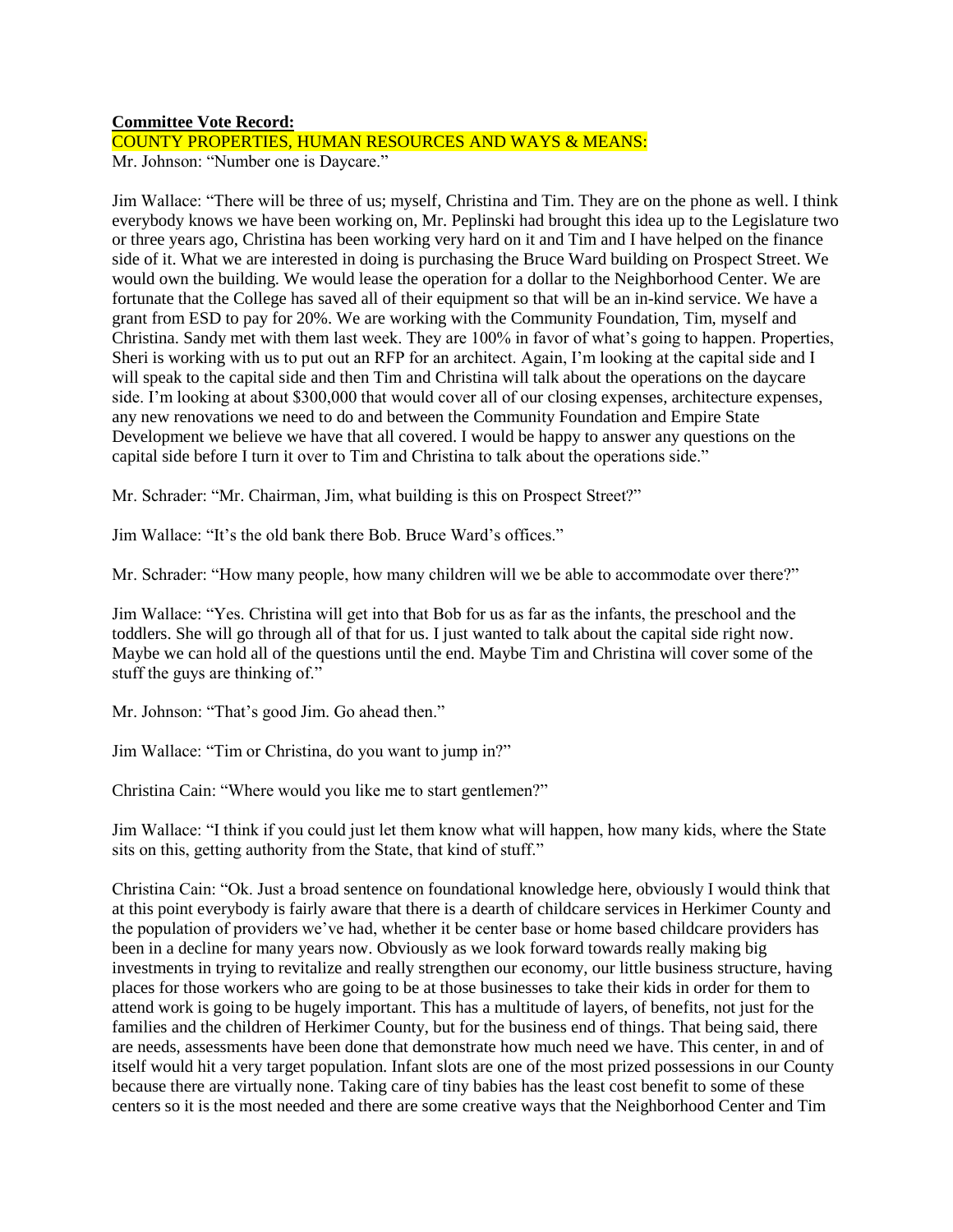and Jim and I have really talked about trying to offset that. So, this center would have an infant classroom comprised of eight infant slots which is a huge benefit. There would be room for ten toddlers, fifteen preschoolers and then ten to twenty after school children as well. School aged children. That's about fiftythree overall which is a dent for sure and a needed dent."

### Jim Wallace: "Tim, do you want to take the budget?"

Tim Seymour: "Sure. Let me start this by saying this is our preliminary budget number ten. At least number ten because we have been at this for a while. So the Neighborhood Center has been identified as the person who will provide the services at the building and the idea in a childcare center is not to make money, but to break even. That needs to be said in advance. Let's look at the operating costs. The operating costs are about \$334,000 rounding up a few dollars. The revenues were built two different ways, one on 85% enrollment and one on 100% enrollment. Ideally, you know 100% enrollment is obtained seldom so we had to get a spectrum there to look at. Revenues for the 85% enrollment, which is about forty-five children, are about \$360,000, revenues for the full capacity of fifty-three children is about \$423,000. So the bottom line for 85% enrollment is this program would be \$32,000 to the good which is positive and of course with the 100% enrollment you are at about \$96,000 to the good and that does include a \$6,000 office rental space revenue. So that's where we are on that and that is as of this morning. I just got a new budget this morning and I spoke with Patrice at the Neighborhood Center. So what else does come into play in this budget that's not seen in those numbers? Some important opportunities for the community and, I feel, some important revenue opportunities for sustaining this thing. So number one would be, you all are familiar with that Herkimer County has closed their children's mental health clinic not so long ago. Great loss to me as DSS Commissioner but also to the community that use that. The Neighborhood Center has proposed operating the children's mental health clinic out of that facility which would be fantastic for us. We also have some opportunities to maximize federal revenue through DSS through the flex fund that we are already using, just kind of shifting them for some programming and rental opportunities in the building. It looks like the way it is designed the capacity is there. Something that is out on the fringe a little bit but we have been talking a little bit about what contribution can that \$5 million dollar System of Care grant provide for us? Now and in the future for this thing and making those linkages could be very important. I have brought it up, I will bring it up again. I think we have some real potential there. Also, another thing I haven't talked about much but I do have approval from the Office of Children and Family Services that I am already charging directly, the cost of our daycare working and fringe directly to the Childcare Block grant and we can kind of merge that over there as an office space opportunity. Wonderful thing and I got that approval. We are good there. And then lastly and less important but super important as far as children are concerned, we have an opportunity to, there is a program that the USDA has. It's called Child and Adult Food Care Program whereby a daycare center, qualified daycare center can get reimbursement and it's based on their enrollment and attendance and that type of thing. In a situation like this it could be up to \$30,000 a year for that reimbursement. I think that's a wonderful thing we certainly have talked about. It's not built into the budget, but it is certainly something that we would build into the budget and it just gives us a great nest egg just to think about in the future. So those are the generally thoughts behind the budget. Again, I said it's number ten, it's probably number fifteen. Jim can attest to that."

Jim Wallace: "I will agree with you."

Tim Seymour: "Any questions?"

Mr. Bono: "My question is the impact, certainly going to be a great impact but define the impact, Christina gave those numbers, ten, fifteen, ten and twenty, so that's potentially forty-five children but we are really impacting the parents that are able to go to work in this situation. So if it's forty-five that's up to ninety individuals that will be going back to work or are able to work. I should say not going back so that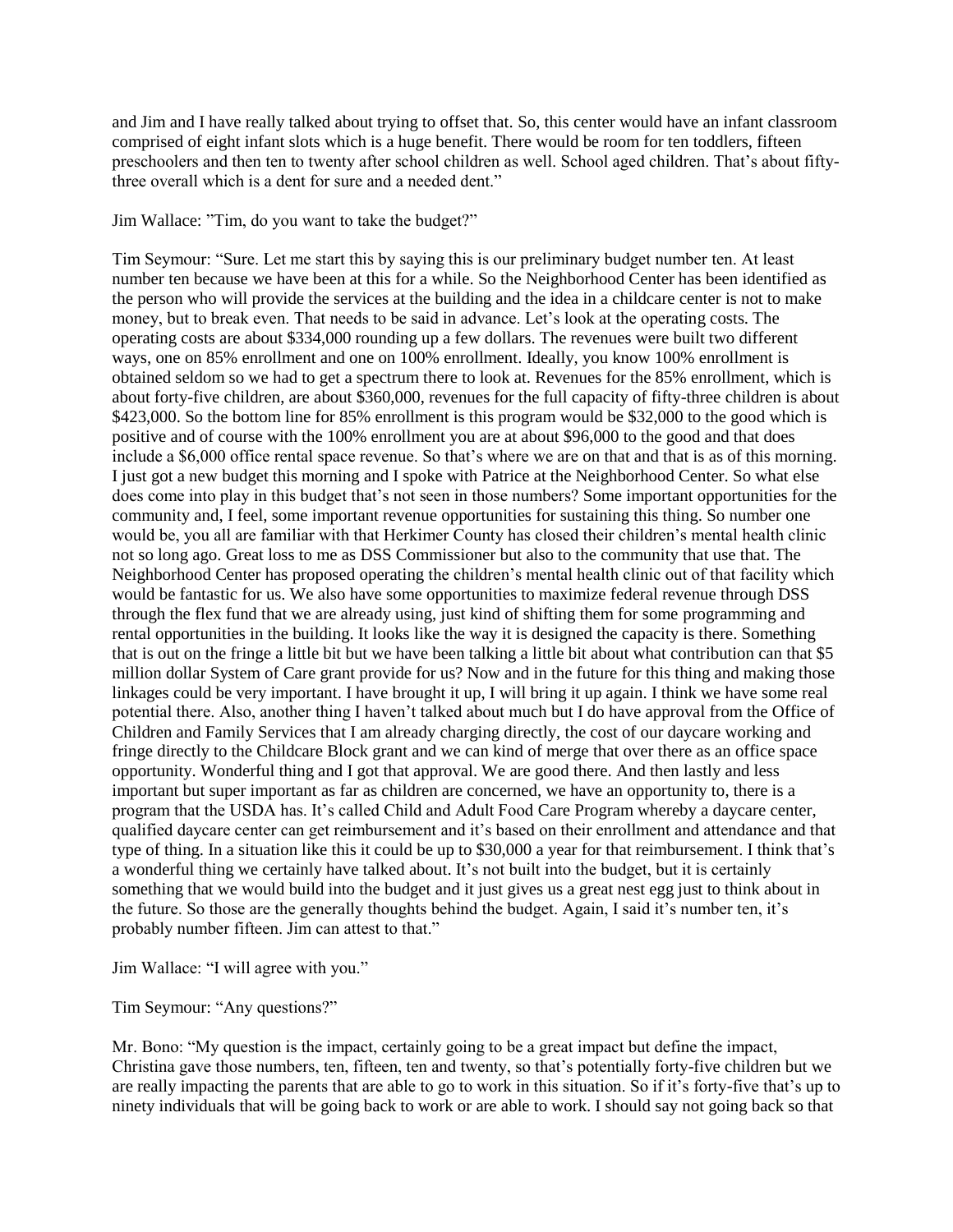is a great impact in our community. I order to apply for this, is there a threshold, and I don't want to say the client because child is not really the client, the parent is the client here I guess. Is there a threshold limit to apply for the service? I would want this to be used by somebody that is able to afford it obviously whether it be middle class, upper class or whoever this is certainly for someone who is restricted on their income levels, correct?"

Tim Seymour: "I don't think completely, no. We do want low income daycare because that is a study source of income and low income daycare could or could not be eligible for the Childcare Block grant it certainly is a revenue source they can consider but yes, other folks would be eligible for this too. And it's important to have that nice mix."

Christina Cain: "Yes, I would agree with what Tim is saying. I think it's really important to remember too, when we look at this, because childcare is such a delicate balancing act in being able to really make the finances work and be stable, the cost of caring for a child for a day is the cost of caring for a child for a day. You can't really change that so the best that we can do is open up these slots to everyone and for those folks who might have trouble being able to afford it, that's where Tim and his childcare funding can come into play to help kind of offset that deficit that they might not be able to bring to the table. So at the end of the day the facility itself will still end up whole for each one of those slots because if we don't do that it will sink right away."

Mr. Ackerman: "Can someone just clarify where the building is please?"

Jim Wallace: "It's kind of kitty corner to the post office, Kurt. Remember the old Prospect Inn?"

Mr. Ackerman: "Yes."

Jim Wallace: "It's kind of right across the street from there. Probably, what three or four houses guys from Marc Butlers old office?"

Mr. Schrader: "It's two up from Macri's Office."

Mr. Ackerman: "Does it have enough yard and everything for all of this?"

Jim Wallace: "Yes."

Christina Cain: "That facility was actually chosen for a whole host of very unique reasons. One of which being the fact that it used to be a drive through bank so being able to pick up and drop off, just having that direct drive through from the street is going to be wonderful for childcare. It does have just the right amount of land attached to it. I think Mr. Ward right now has like a nice little sled slash garage in the back with some stuff that he is going to be taking with him so that will free up space there. There is definitely enough space for the two allotted playgrounds that are needed and things of that nature. Parking for the staff, those are all accounted for. I really just want to circle back to and just say that the people who have been working on this project have been so creative and I am so grateful because that is exactly what was needed to make something like this feasible and even linking in the College. You know, their child center closed a few years ago now and that was a huge hit to the community. They have been partners in this and we were actually able to offset some of the personnel costs for teacher's assistants in the daycare center by weaving in the students up at the College who are going through their early childhood education courses so has been a lot of very very unique thinking in this budget. When I think about this project, though I am really focused on making sure that we can make this very sustainable and sell it for the first few years, I am also just stymied by the creativity that's been infused into this and see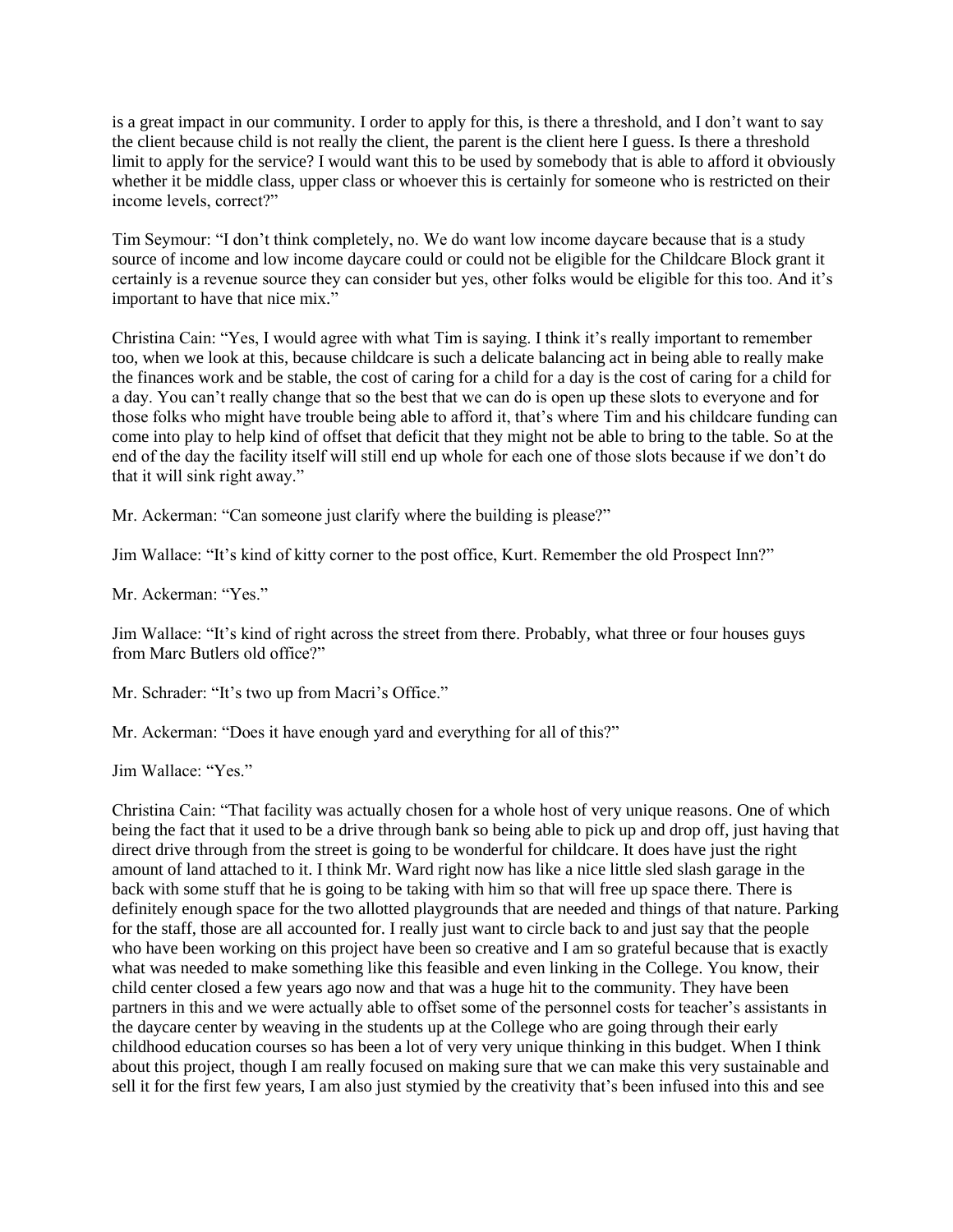that if we can move ahead with this I think that we have a lot of potential in the future to expand or weave in other populations. I'm very excited if you can't tell."

Jim Wallace: "Guys, just so you know and I think I have talked a little bit to Freddy and Ray, Pat and Jimmy, we believe that daycare centers are closing all over Upstate New York. We truly believe because of the creativity that Christina just talked about, that this will survive at minimum five years. We figure we can't go past five years but we believe operationally we are good for five years, also with the capital side too. We wouldn't be coming to you if we thought this would be a burden to anyone. We really believe, and I will put that on myself that we believe we can make this work."

Mr. Ackerman: "In the beginning of this when you gave us some numbers and the funding and all of that, I couldn't hear, could you just go through that for me real quick?"

Jim Wallace: "The capital side Kurt?"

Mr. Ackerman: "Yes like where is the funding coming from, etc.? How are we competing with some local people that are doing daycare for pricing and how is that going to impact them?"

Jim Wallace: "I can't talk to that but I can talk on the capital side. Tim and Christina can talk about what we are charging people as part of their operational budget for the Neighborhood Center. So we have a grant secured, Kurt, right now between purchasing the building, all of the closing costs, hiring an architect, doing the renovations that we need, Christina has had people from the State come through and they like the facility. There are some minor things we would have to do. I'm looking at about \$195,000 for the building, I'm looking for about \$15,000 for an architect and I'm looking for about \$90,000, which I think is very conservative, which means high, for renovations. We have the ESD grant; we have a commitment from the Community Foundation basically to fill our hole. I will be getting the paperwork to them once we get off of this phone call and I believe they have set some money aside for us to work with them to make this happen. They also, Tim's talked about the actual budget also in our last discussion the other night. They mentioned they could probably come up with \$10,000 to \$15,000 of operating costs every year which just makes us that little more comfortable to pay for supplies and small equipment and that kind of stuff for the center. Does that answer your question?"

Kurt Ackerman: "Yes. I was just curious where all of that was coming from. So we are going to be running this correct, the County?"

Jim Wallace: "No, the Neighborhood Center. We will lease it to them for a dollar to run it. Centers are dying, Kurt, all over Upstate New York and unfortunately the College, Christina mentioned that had to back away from it a couple years ago. There is no way we could, without our structure, could we operate a center like this. That's why we reached out to the Neighborhood Center who does daycare on a regular basis and Sandy and Patrice have been wonderful to work with. They would be operating the facility."

Mr. Shaw: "After the five years do you think there will be more State and Federal funding available, if that exceeds five years?"

Jim Wallace: "I really can't speak to it Fred. The next year or two are going to be huge. Our Governor is still talking about a \$60 billion dollar deficit over the next couple of years. That's why to try and go out past five years, I think for us, we thought was crazy. We also think if it works it will show it's worth to people too. We will have a chance for it to either survive and thrive or hopefully that's what's going to happen. The problem is past five years Fred, I just don't feel comfortable."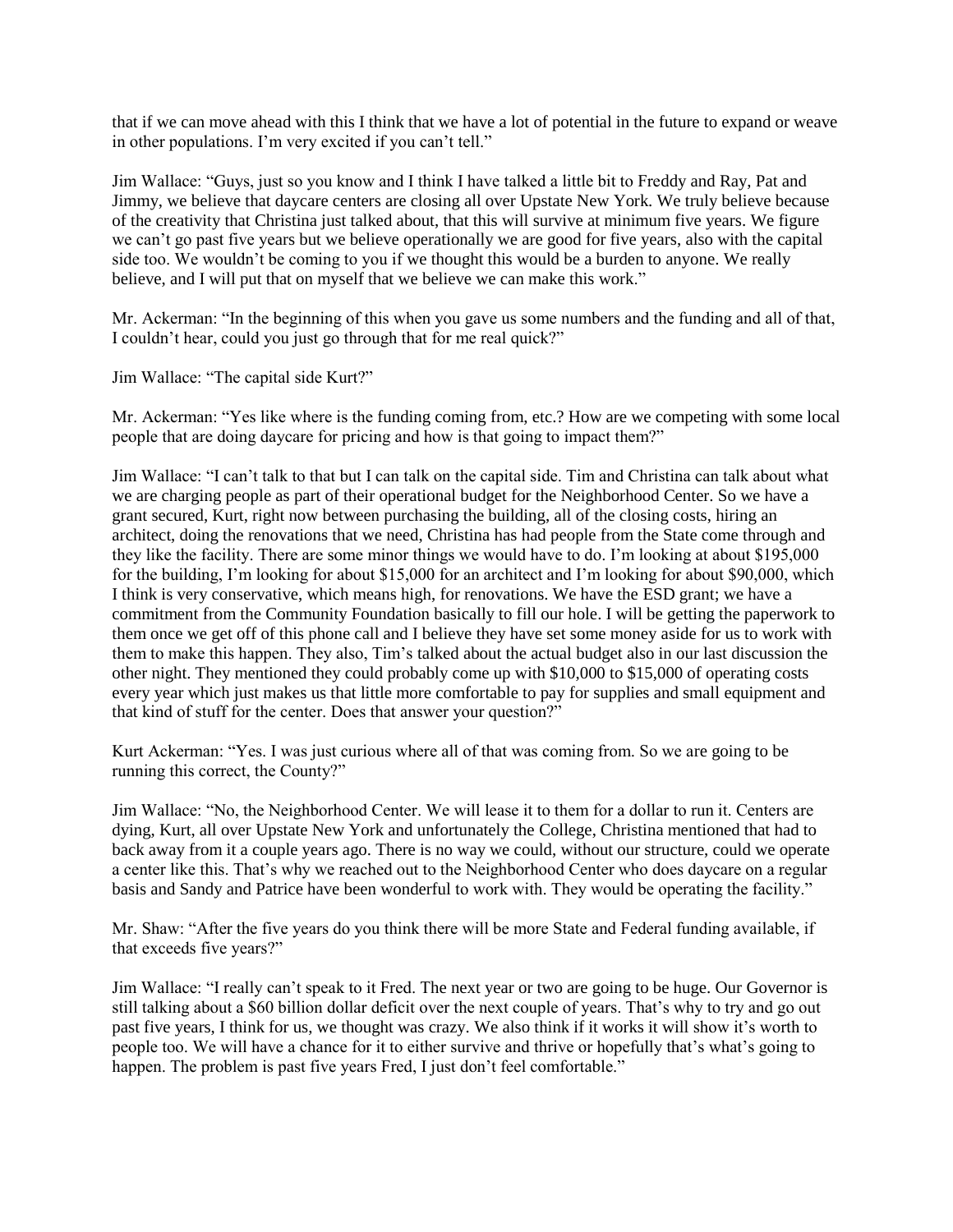Mr. Shaw: "I'm just wondered if it's a successful operation at the end of five years, you would think the State and Federal would want to keep this program going. As far as the States position, they are going to get bailed out anyway."

Christina Cain: "I think just to kind of blend in additional perspectives to that, prior to COVID becoming the hot topic, we secured that ESD funding because one of the biggest pushes in the State was recognizing what a necessity supporting childcare was when the focus is on trying to revitalize the economy. The State was paying a lot of attention to getting into childcare and seeing what the challenges are, really making sure that these providers are able to survive whether it's a center or home based and really delving into maybe modifying policies that might make it more feasible for them to stay open, etc. I can only hope that that means that maybe in the future they will kind of revert back into looking at that and really helping these facilities to stay open and move forward."

Mr. Schrader: "Mr. Chairman, can I speak please?"

Mr. Johnson: "Bob, one second please. Bill, did you have a question?"

Mr. Weakley: "Quick question. I really like this idea. I think it's a great idea. I especially liked Christina's thing about the drive thru. I can imagine kids going up through those little tubes, but seriously, why did HCCC have to close their thing and are we going to be the same and have to close ours for some reason? Why did they close?"

Christina Cain: "No. So HCCC was a very unique animal in the fact that they were one of the last remaining community colleges that had daycare centers. It was because they really didn't believe in it. Unfortunately when the SUNY System established these or when the community colleges established their daycare centers they did it under the auspice of serving students and teachers first. So what would happen was priority slots were given to teachers who were maybe only teaching Wednesday and Friday. But to find a compliment to that, to fill that slot for Tuesday and Thursday wouldn't happen. It was just too complicated. So what would happen is those two days would go unfunded because they weren't charging for those two slots even though realistically, in a business model, whether your kid is there or not, if you are taking up an entire week's worth of slots you should be paying for an entire week. So they were really trying to do a good thing but as far as being business savvy with it, they were not. They also tried to keep their rates under market rate. Market rate is the rate set by State. The State tells you what the care of a child costs for a day and they were trying to charge less than that to help support their students. So they just were really not, they had such a phenomenal program, but on the business side, you know, they were trying to do good by their population and what the original intent of their facility was but as far as survival and this kind of economy and this kind of environment, it just couldn't happen."

Jim Wallace: "Plus benefits on the college side are 100% and on the Neighborhood Center they are 35%."

Christina Cain: "That's a last point of fact Mr. Weakley. Also, their physical building was smaller. So each child needs a certain amount of space. Their physical space actually wouldn't allow them to have the capacity that they could have had based on teacher student ratio. So even right from the get go they were not constrained."

Mr. Weakley: "Sounds good. I like it."

Mr. Johnson: "Mr. Schrader, did you have a question?"

Mr. Schrader: "Yes I do, I have a couple of them. First of all, Christina, when you are saying that the site for the building, I am very familiar with it, I used to deal with that bank for many years, you are saying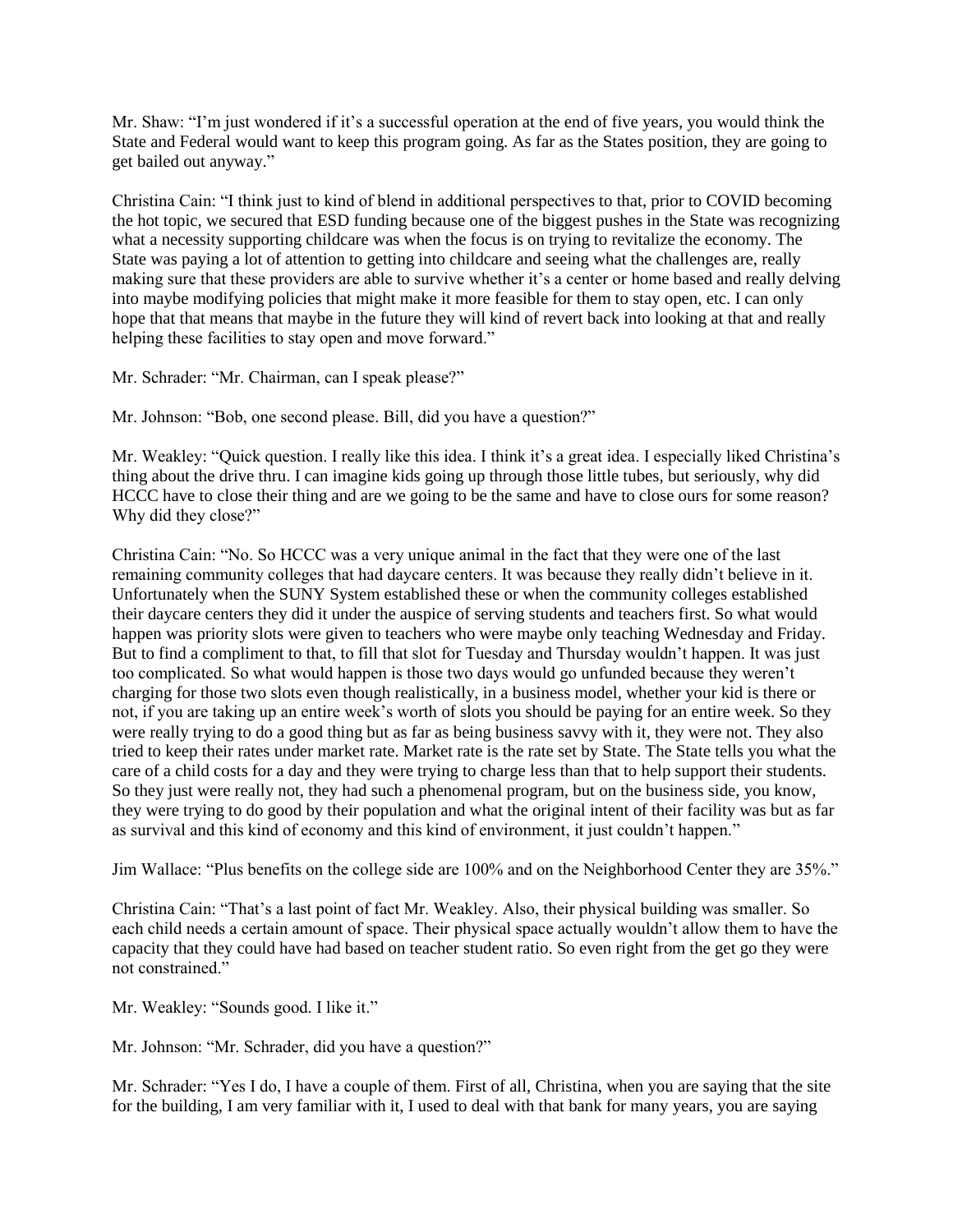these numbers, are you figuring it, say if the Governor says we have to go 50%, because that is a pretty small building, did you guys figure in the whole COVID thing if this comes back again? Hopefully it never comes back again but, you know what I am saying? We don't know that. When Tim and Christina are saying they know how many people they are going to do, you know, projecting a budget, are they figuring in this whole 50% thing if this Governor comes in a says we can only do 50% enrollment."

Christina Cain: "So as of right now, the childcare facilities are operating under COVID rules as dictated by OCFS which are different than DOH. They are supposed to be working in concert but sometimes they don't align up exactly appropriately and being the fact that in order to get your essential workers to work, you need your daycare facilities to be open. The Governor has not put the same stringent restrictions on childcare facilities as they have schools and other agencies at this point so just anecdotally looking at it I don't think we purposely focused in on that but I think if we just look at the landscape as it stands now, you know again, I don't have a crystal ball but I don't foresee that necessarily being an over issue at this point."

Mr. Schrader: "I'm just concerned with, you know, if this takes off, we really don't have much room for expansion. Say if this does take off like we've talked, after five years we might want to expand it. There is nowhere to expand right there. I know the property very well."

Christina Cain: "So, Bruce Ward actually owns the building next door and said hey, you never know what the future might bring so there was conversation that leaves things very open ended. And honestly, based on what I have seen people come up with around this project already, I wouldn't be surprised that we couldn't come up with something if there was a need."

Mr. Wallace: "Hey Bob, myself and Jimmy and Tim and Christina have also talked about, and I think the Community Foundation thinks that this is a wonderful thing, we have 10,000 people going to Utica every day, there might be a need for another facility somewhere in Frankfort or Schuyler that we would look at also. But that's a long way down the road."

Mr. Schrader: "Can I finishing speaking Kurt? I still have two questions. So my point is, I'm not against this, don't get me wrong, I'm not against it, I'm just, there are questions that need to be answered for me to support something like this. Now the other question is, I think in the beginning of the conversation, Jim said the County would be purchasing this and leasing it to the Community Foundation. Not the Community Foundation, the Neighborhood Center for a dollar, now I am concerned with, being I represent the Village of Herkimer, and I represent the Town, this is another property that is going to be taken off of the tax rolls?"

Jim Wallace: "Correct."

Mr. Schrader: "So where does that figure in, did Tim figure in maybe a stipend to the village?"

Jim Wallace: "No. There is nothing there for them."

Mr. Schrader: "The Village of Herkimer supplies all of these facilities and a tax exempt thing and every other area gets the benefit from it. Maybe we should start keeping all of the sales tax that we generate through the village, and I'm not trying to be mean, I'm just saying everybody wants these features, these programs, I think we need to look at, because if you don't take care of the village, the village isn't going to be there and the town isn't going to be there so you may have a building but the roads aren't going to get taken care of, the water lines aren't going to be fixed, we need to look at a bigger picture than just keep taking property off of the tax rolls."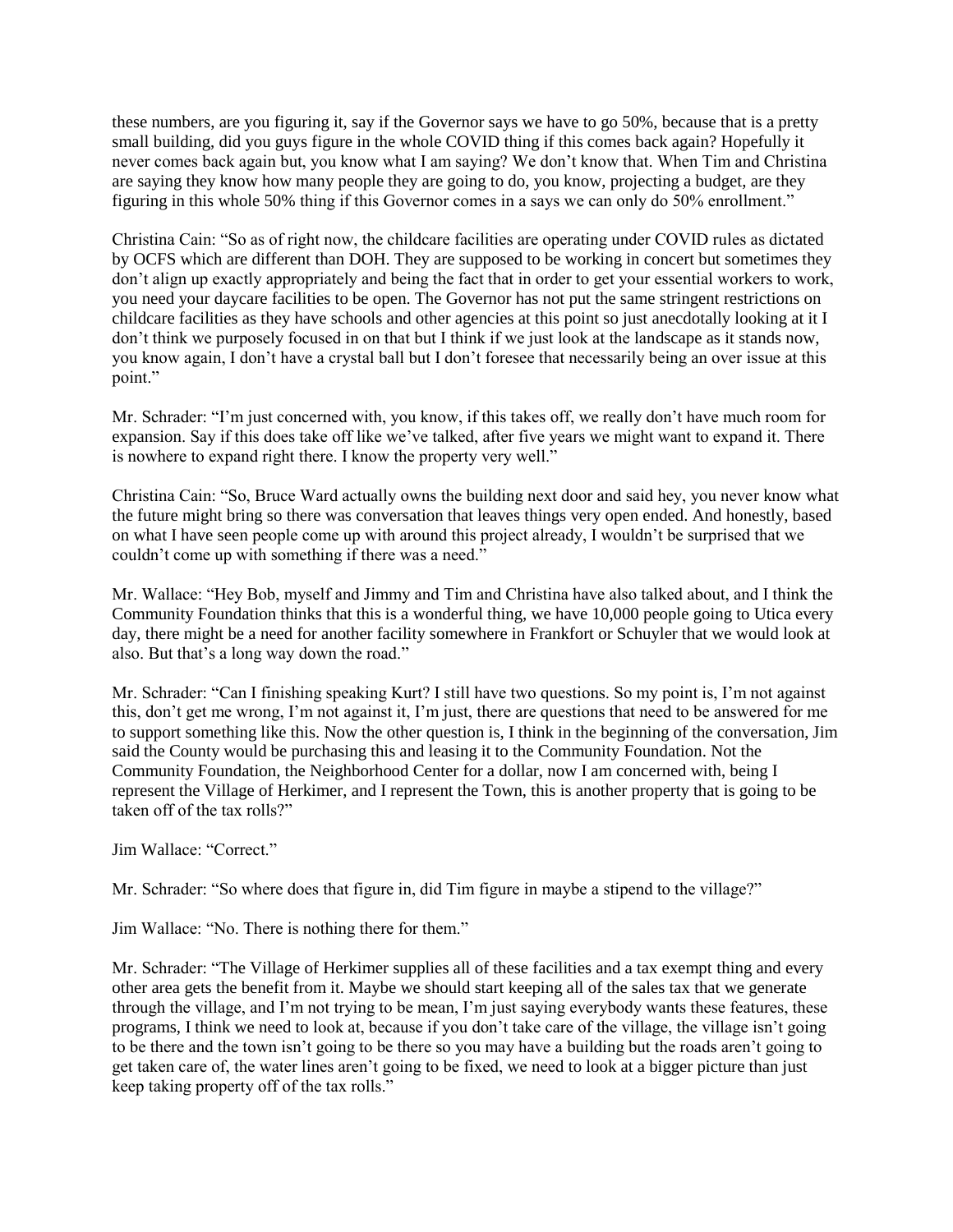Mr. Johnson: "My response to that question is, this Herkimer Nine, are they going to have to pay a stipend to the Village for all of the tax property they are taking off of the tax roll?"

Mr. Schrader: "They are going to be under the tax roll. That was discussed at the meeting the other night, Ray. Every one of them are going to be paying a tax."

Christina Cain: "I completely get your point Mr. Schrader and that was definitely something that we did take into account, absolutely, so I'm not poopooing that at all. I think that is a valid concern and I understand and what I can say to that is well maybe there isn't a direct statement or reimbursement for utilization of a building that's coming off of the tax rolls, I think that, when we kind of started this whole project, we did a bunch of focus groups and the people were very much living in Herkimer, were saying that this is a huge concern for us, we can't find childcare and when we do, sometimes we end up driving to Little Falls and then back to Herkimer and then go to our job in Utica. They were making all of these additional travel expenses and time wasted and things like that and so we were trying to be cognizant of the fact that, while we might be seen as taking something a little bit away, we are trying to plug that hole as well and saying at least this is a centrally located area. So people without cars can access this. It's right off of the bus line. We really tried to be as accessible as possible to try and kind of offset what we knew might be seen as coming away. I don't know if that helps at all."

Mr. Schrader: "It does because the Neighborhood Center also has the Country Manor up there that is setting idle. That is also off of the tax roll. These are things that you have to look at. I mean we want to build buildings in other districts, give those districts revenue for taxes, for their tax base but I haven't seen anything being generated, and to Ray's thing, yes I am very much for the Nine to be paying taxes, Ray, because I don't think, although they are going to be generating income into the County sales tax wise, this isn't creating any sales tax. This is another feature that the whole area can use, not just the Village of Herkimer. I'm not saying it should be just the Village of Herkimer. We need to look at the bigger picture here as far as taxes."

Mr. Bono: "Bob, are you talking about a host community benefit that may be in line? And to set the record straight here, that Herkimer Nine project, a lot of that is tax exempt. It's not completely 100% taxable. A lot of it is green space, park space and STEM learning, which is probably going to be tax exempt and other things so to say it's going to be taxable, you are misleading people I think. That's what I have heard in all of the meetings that I have had. I'm not opposed to any type of stipend or host community benefit for the village, if you are talking about that."

Mr. Schrader: "You've got all of these kids, there Jimmy, and I like your idea on the host community thing, you have all of these children there, there is a paid fire department, they need the fire department to go over there, it's just like the College, how many times has the fire department run up to the College for a smoke alarm that they never followed the codes up there and make sure the right smoke alarm is in there, so now the truck has to go up there, all of the firemen have to go up there, yes they are paid, but they are not paid by…they are supposed to be giving a stipend or whatever or user fee and I think they are work that out from what I heard last that I knew."

Mr. Ackerman: "Well the College will give them a stipend but they never cash the check."

Mr. Schrader: "Right. Well, it was the wrong amount for what I was told and I was told that by Mr. Laino as well. Apparently they are working that out. I hope they do. All I am looking for is maybe like a user fee or something like that Jimmy to offset it a little bit. I just think we need to look at…"

Mr. Ackerman: "Do they give a user fee to the school too since we are going to be losing school taxes too? I'm asking. I'm not arguing. I understand your point because school taxes come out of that too."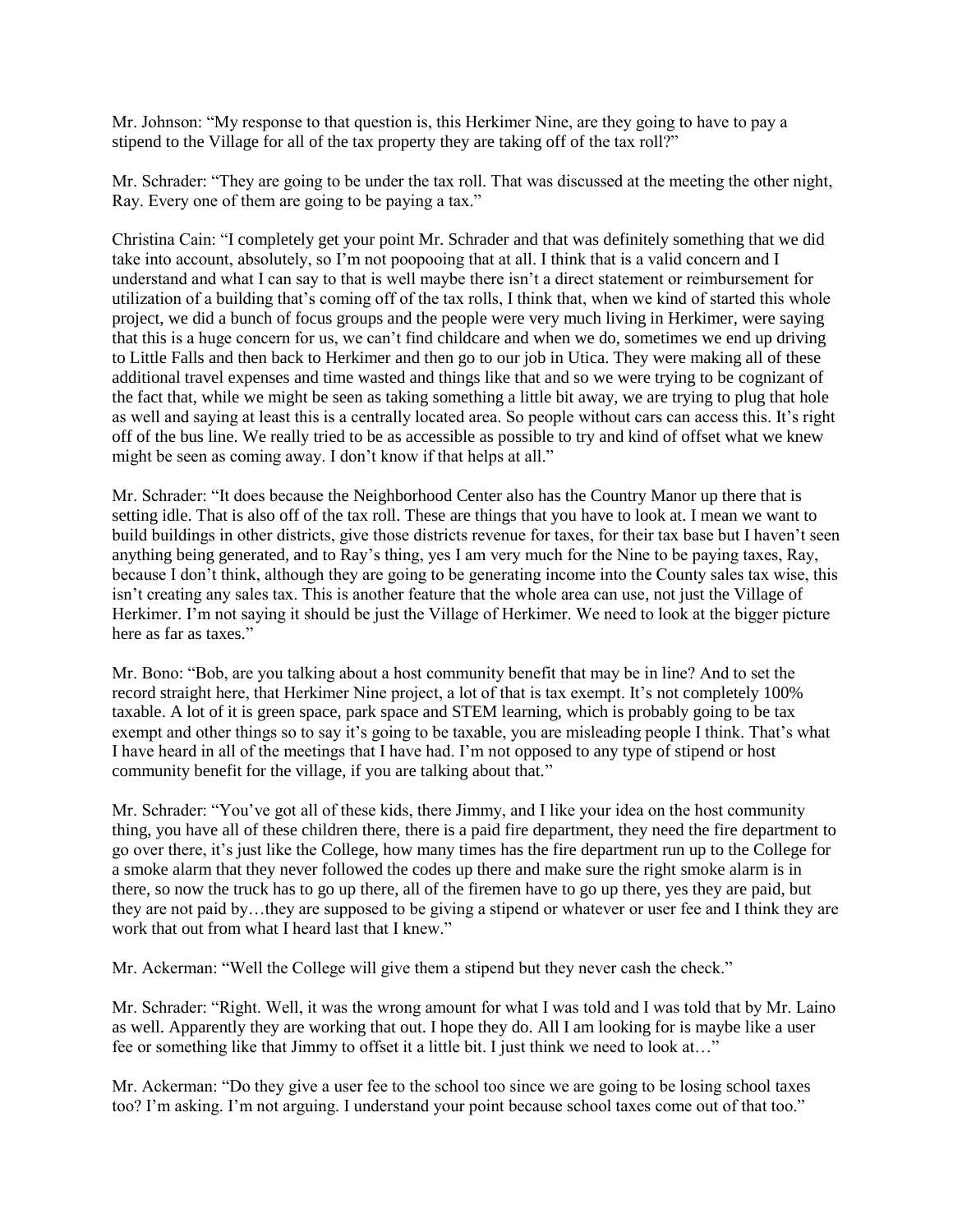Mr. Schrader: "I'm open for suggestions, Kurt."

Mr. Ackerman: "I guess my question would be do we look at all of the properties that we already own. One being the College, to revitalize that or possibly go down to where the ARC building is that already has a large playground. Can we access something out of that area that's already off of the tax roll and then we don't impact with the other building? I'm just asking. I'm not criticizing what you have."

Christina Cain: "Yup, nope and I think those are all really good ideas and I can tell you that we've basically chased down every single one of them. We've tried to work with the ARC building, we tried to look at co-locating with Foltsbrook, we have looked at just about every partnership, scenario, hybrid program, anything. And in order to make this work financially because renting a childcare facility is a delicate thing if you want to make it succeed, this was the best that we have at this point. That's all I can say."

Mr. Johnson: "Mr. Gaworecki texted me. He has a question. Mark, are you still on?"

Mr. Gaworecki: "Yes I am. Thank you. I am just wondering about Herkimer Housing Authority. Are they still looking at starting a daycare?"

Christina Cain: "You are right on. They were one of our initial conversations as well but the ultimate message with them is that they had a childcare facility and they got a grant to expand it which was very exciting because every slot is to the good. When we had the conversation with Mr. Dow, when we spoke with Mr. Dow he was very excited about his project but you have to understand that those slots are targeted to the Housing Authority population as well as the fact that when they underwent their expansion they only added about four slots so you could combine our endeavor and his endeavor and we would still have plenty of room to expand so while it's all to the good it certainly doesn't solve any of the problem. It just helps mitigate the larger issue."

Mr. Gaworecki: "Thank you."

Mr. Johnson: "Mr. Stephens?"

Mr. Stephens: "Thank you Mr. Chairman. This is to Bob Schrader's point, I completely understand the user fee that you brought up Bob but just to give everybody a little bit of information from a previous political life, that's not legal to do. The City of Rochester is the only municipality in the State to charge the user fee in lieu of taxes through tax exempt properties. I know this because I had a two day conversation at the NYCOM level on this because this is something that I think the municipalities have to fight the State for. It would generate, I had come up with a proposal for the Village of Ilion the 600 tax exempt properties in village, Herkimer has way more than that for a \$500 user fee annually from each tax exempt property would generate \$300,000 of revenue to the Village of Ilion. And in easy terms it would eliminate a 10% tax increase to that operating budget. I was basically told to go on my way and it would never happen and I lobbied that for four years as the Mayor and basically was told that is falls on NYCOM and the Association of Towns to lobby that and get that in place because it's not legal at the moment as far as the law is concerned. They are tax exempt then they are tax exempt."

Mr. Johnson: "Okay. I guess we are kind of getting a little off here as far as tax exempt stuff. Jim Wallace, we are looking for a motion to move forward I guess on properties?"

Jim Wallace: "We are."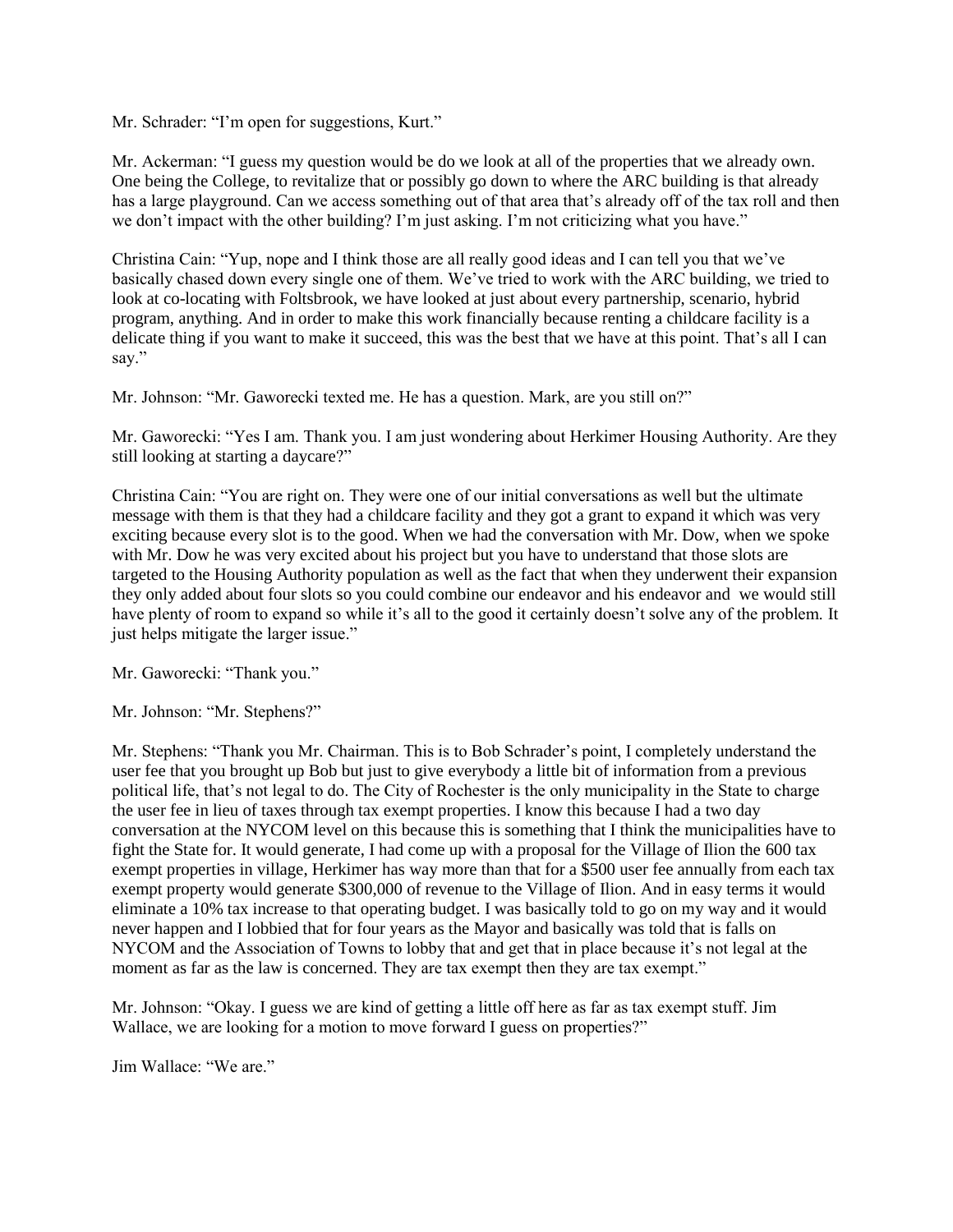Mr. Ackerman: "Hold on. We are voting on this today? The first time we brought it to the table? I mean I thought we would get a packet with some information but I never got a price on daycare. How much is the cost to send your kid to this? Just curious what that is."

Jim Wallace: "If it make sense guys, give us approval to move forward with no commitments made until we meet maybe before the Legislative meeting on the 27<sup>th</sup> and you will have stuff to you maybe three or four days ahead of time. Does that make sense?"

Mr. Ackerman: "Yes Jim. I don't think it's a bad idea. How many other people are we impacting now with daycares? They may lose their population to go to this one."

Jim Wallace: "I don't want to get too far out there without you guys know what is going on either. You know what I mean?"

Mr. Ackerman: "I would like to know what we have out there for registered daycares right now in each community and you made reference to maybe pulling kids out of Little Falls to bring them here because it's closer to where they are going to be driving, now that impacts the person who is paying taxes on the building in Little Falls? Number two, we moved people just around the corner from that location now that we are paying rent for, because it was unsafe but now we are saying a daycare is going to be okay right around the corner from the same location. That's my concern with a couple of the things that got brought up."

Jim Wallace: "Kurt, can you say that again? I missed the second one."

Mr. Ackerman: "We took people out of the Main Street location and that was one of the concerns because the IDA, when we moved them down the street to over where they are today, partly because of there was some concern of where they were located, the noise level, the traffic and the type of people and we are now moving a daycare right around in the backyard of that. Correct?"

Jim Wallace: "Yes."

Mr. Ackerman: "Okay. So I just think there are concerns that were brought to this board at one point for one group and I'm worried about putting this daycare right in the same area. That's my concern. And two, I'm not against it, I just want to make sure that we are looking at all of this stuff because I have a problem, fast forward to next year, if something happens and they are going to say well gee, you guys listed it on the table before with Legislature, now you buy a building that's located in the same spot and you wonder why you had a problem. You know, that is a concern of mine. And I would like to know how many other daycares are in the County that we are now impacting by providing this resource. I'm not saying it's not a good one, I'm just want to make sure we are not hurting other people in the same process that are already out there paying their taxes, back to Bob's point."

Mr. Bono: "Kurt, the question I think they need to answer is how many certified daycares are there in the County?"

Mr. Ackerman: "I asked this in the beginning of the question. Also, how much are we charging here versus what everybody else is paying and if we are undercutting them? All the rest of the Legislators are going to start getting phone calls."

Jim Wallace: "Christina, can you answer that?"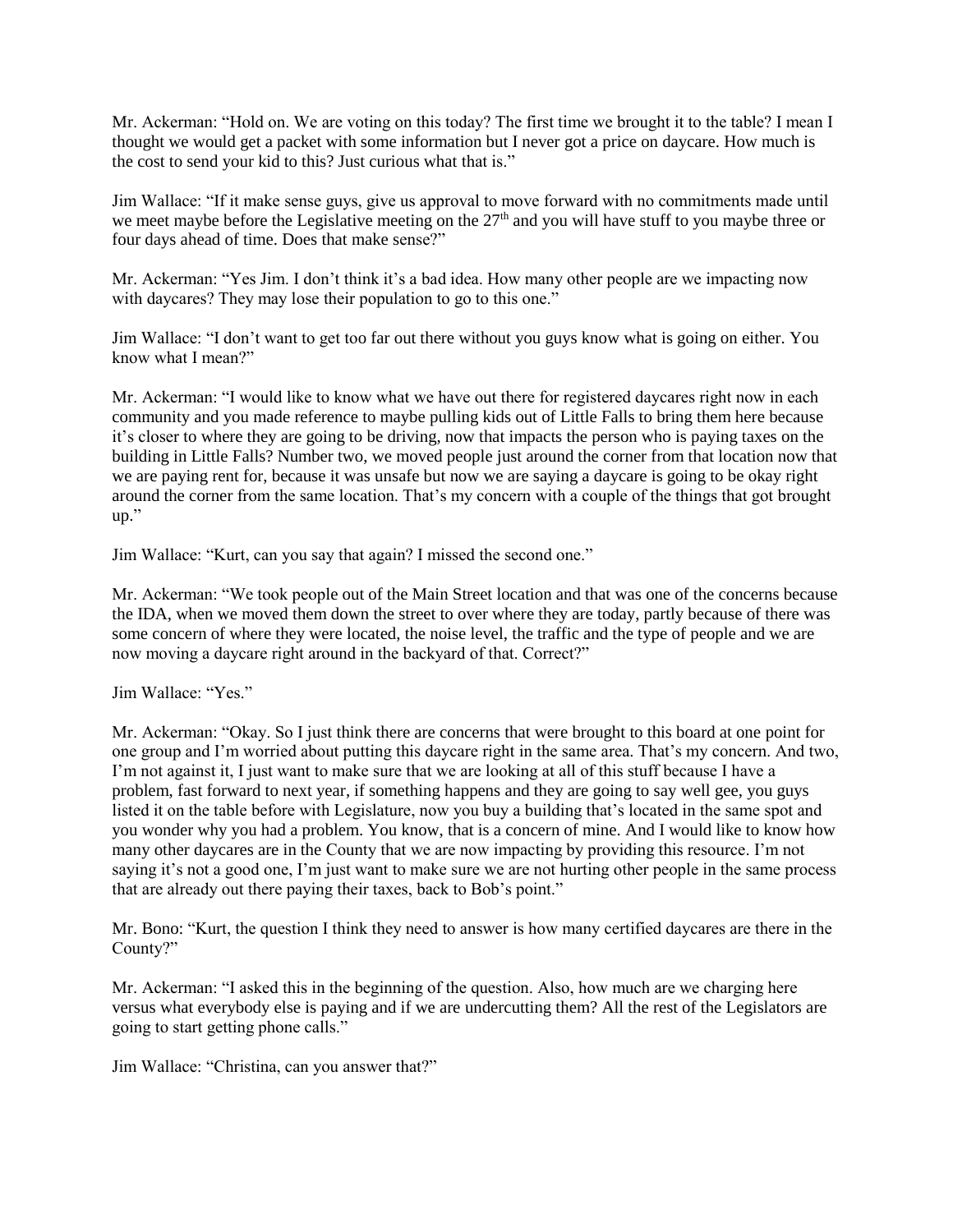Christina Cain: "Yes, I would love to, thank you. Just so everybody is aware the Cornell Childcare Counsel does as assessment of all of the licensed childcare providers in the County and in the Region on a regular basis. We are in communication with them constantly. They were a huge part of this project in getting the idea off of the ground. We have nowhere near the amount of providers that would even touch the capacity that would be needed to give childcare to every child so I would be absolutely happy to forward that to the Legislature, that most recent assessment so you can see that. It really demonstrates the huge need that is in the area. As far as the cost, there is no undercutting of costs because the State sets the rate for childcare. It's called the market rate. You really can't deviate which is part of why some of these daycare facilities are failing. So those things are all kind of held at a constant level. Like I said, I'm going to go ahead and forward the needs assessment that is done by the Cornell Counsel so you can really see those numbers in black and white. It's very descriptive and if you look that over and you are still looking for specifics I am happy to give you those but I think that is a really good place to start. They are really just at a glance and can show you the need as opposed to the providers. Even just during this COVID pandemic we have lost more providers than we even had prior so things just continue to go downhill and our number of providers is just dwindling."

Mr. Johnson: "I will speak for properties and then will let the other two Chairmen go for it. We have a motion on the floor now to move forward in Properties. Is there a second?"

Mr. Russell: "Can I ask, what is the motion?"

Mr. Shaw: "To move forward."

Mr. Russell: "Just to move forward? Nothing waiting for information?"

Mr. Johnson: "We can move forward and Mr. Wallace can get us information for a meeting after. I'm fine with that."

Mr. Russell: "Just trying to get what the motion is."

Jim Wallace: "Pat, what I was hoping for was a consensus that this was a real good thing for us to move forward. I gave some thoughts on the \$300,000, talked about the \$334,000 budget and there is all kinds of other things out there. I would like to see us have another meeting before the Legislature on the  $27<sup>th</sup>$ . Christina with all of her stuff, all the studies, all of the work that she has done on it. We can get that to you within three of four days then we would have the actual hiring of the architect, buying the building, making the commitment with the Neighborhood Center, etc. This is really for us to move forward, to get serious about it."

Mr. Russell: "Where is the money coming from?"

Jim Wallace: "As mentioned earlier, the Daycare, operations…"

Mr. Russell: "No, I mean for the buying of the building."

Jim Wallace: "Looking at Empire State Development and the Community Foundation."

Mr. Russell: "All right. I did hear that correctly. Thank you."

Jim Wallace: "That would allow us to tie those things up and come back to you guys, seriously, because if there is no interest in it we are crazy to move forward."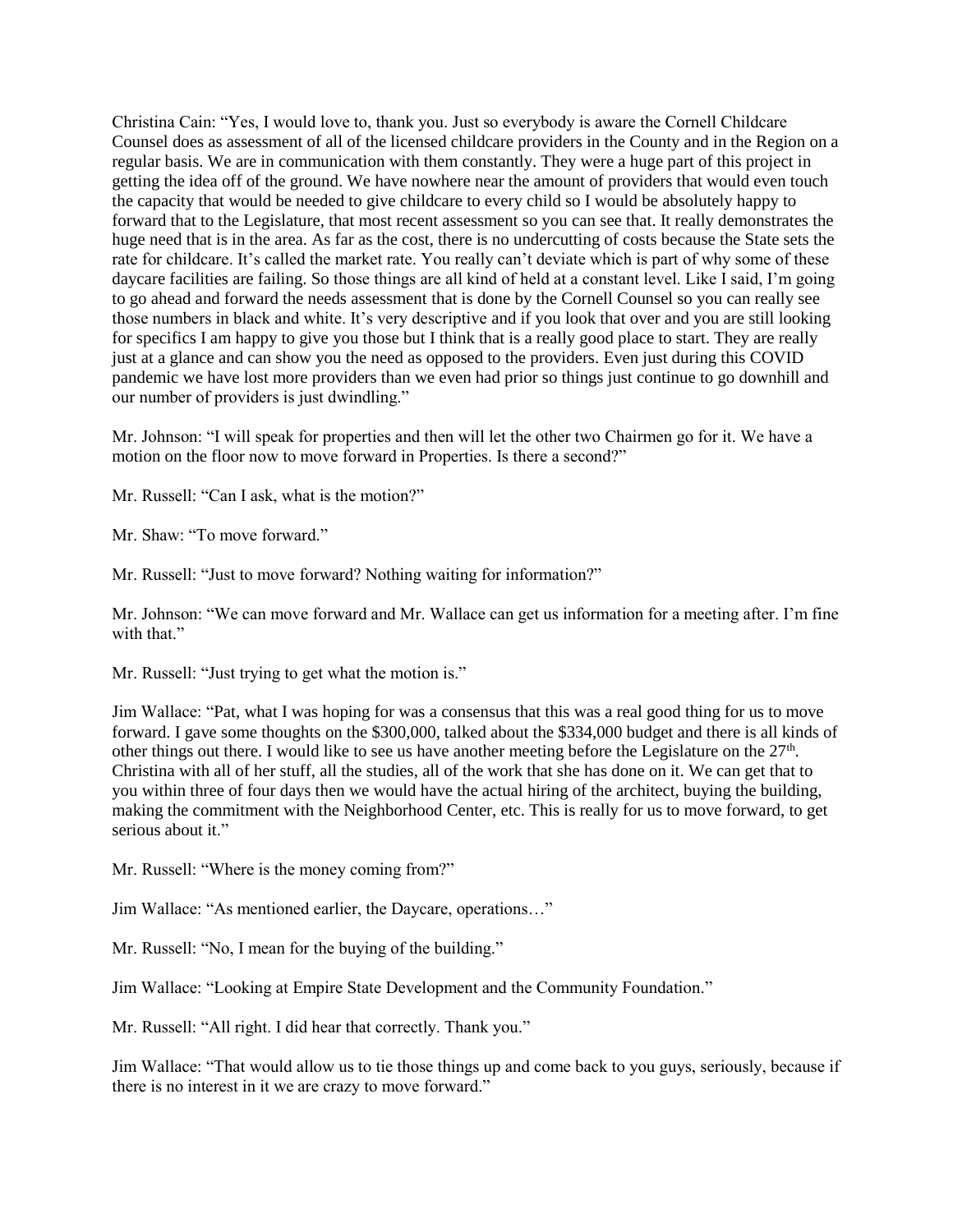Mr. Russell: "Okay, go ahead Fred."

Mr. Shaw: "We have a motion and a second. Anymore discussion."

Mr. Malta: "I have a discussion. I have a question in regards to the…I am all for the project. Sounds like a great thing for the County but I have a question. This is for the Administrator, who decided on the property that we have picked? What was the asking price for the property and are we still in discussions with the owner there?"

Jim Wallace: "Nothing has been finalized Greg. Christina went through a lengthy look throughout the whole community, in the region. We looked at Ilion Hospital, we looked all over the place guys. We looked in Little Falls, we looked in Ilion, of course Herkimer. We checked a couple sites in Frankfort. We have been looking all over the County and this seems to make the most sense."

Mr. Malta: "So we are down to \$195,000?"

Jim Wallace: "That's where we are right now, yes."

Mr. Malta: "What did they want originally?"

Jim Wallace: "Maybe go into executive session."

Mr. Malta: "It's up to you guys. I'm just wondering where we are?"

Jim Wallace: "I don't mind talking to you whenever. I think we are purchasing a piece of property, I don't want to share too much information. I want to share it with you guys of course."

Mr. Russell: "Do we have a purchase offer on it already?"

Jim Wallace: "No, absolutely not Pat."

Mr. Russell: "Then you are going to have to go into executive session if people want to know that answer."

Mr. Johnson: "Can we just send it out in an email Jim?"

Jim Wallace: "Yes, absolutely. To you guys, all seventeen of you."

Mr. Malta: "That's fine."

Jim Wallace: "I want to share the information."

Mr. Schrader: "Thank you. I will look forward to that."

Mr. Shaw: "Anymore discussion?"

Mr. Russell: "What does Ways and Means want to do? I certainly understand Mr. Schrader's concern. Is there any more discussion?"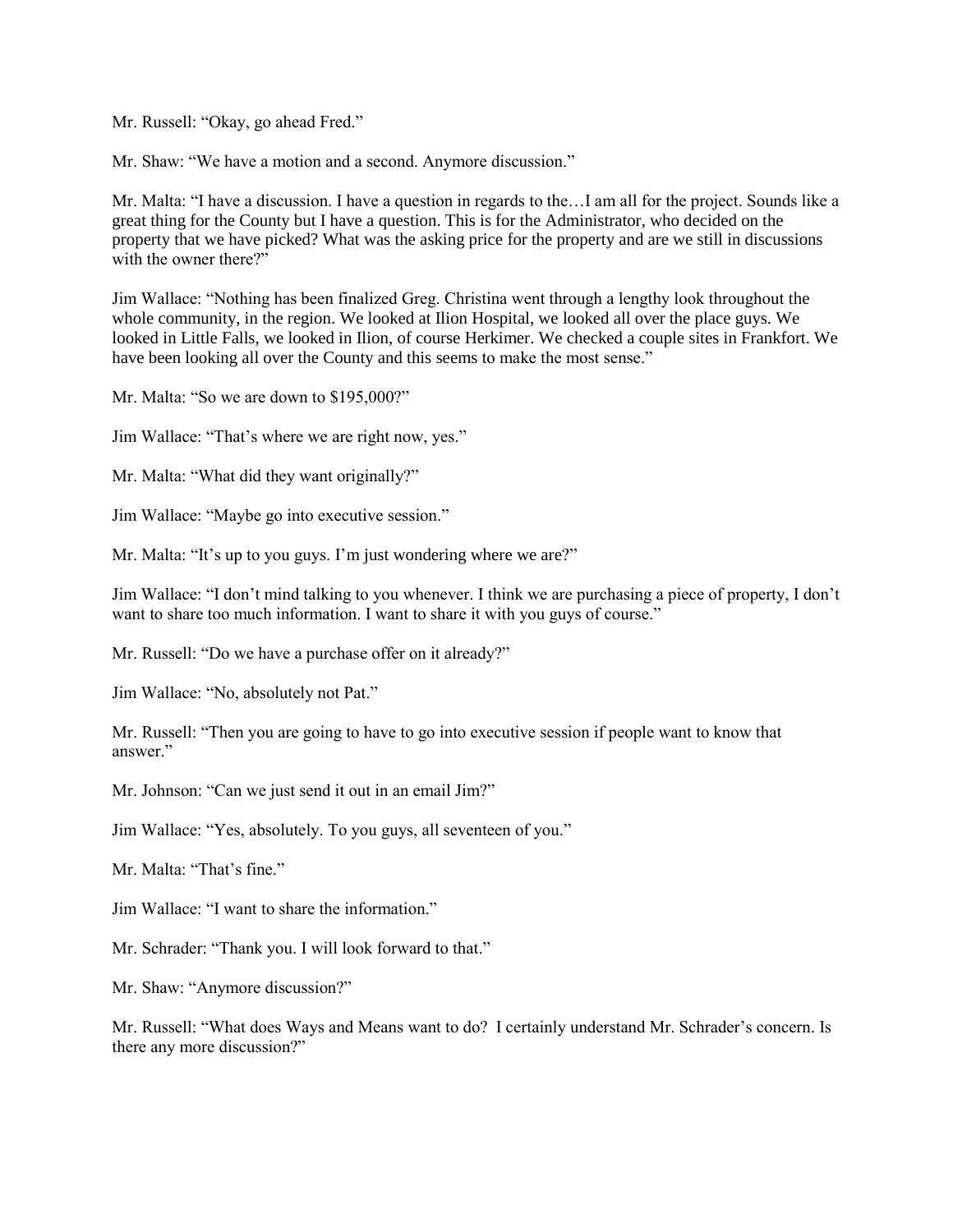Mr. Ackerman: "Yes, back to my statement, I'm not against moving forward as long as we are not impacting other Daycare providers, one, and two, I'm still concerned about the location after what I said about moving the IDA out of where it was. Is that a concern for anybody else?"

Mr. Bono: "Kurt, can I address that, why the IDA moved?"

Mr. Ackerman: "I know why it moved. It was in the news"

Mr. Bono: "Yes but that was the Main Street side we were worried about. You know, we had a window shot out. It wasn't on the Prospect side. The Prospect side, you can walk down the street…"

Mr. Ackerman: "It's the backyard of the building. If you are worried about gunfire I would think that would travel. That's my concern."

Mr. Bono: "But the other side of Prospect Street is a neighborhood setting. The park is behind there. It's a quiet area of the village on that side of the street. On the main side, the street was a whole different..."

Mr. Ackerman: "I just know that was a concern."

Mr. Bono: "I understand but that's why. You know, the main street, we were having people come in that shouldn't have been there, put it that way. But on the other side it is a quiet area. There is a dentist office, there is a senior housing center, there is a lawyer's office and then go behind that and you have Myer's park, I believe. It is conducive for, I think, a daycare."

Mr. Russell: "Okay, is there anything else?"

Jim Wallace: "We will get you the information and please, if anyone has questions, let us know so Tim and I and Christina can track it down for you before the meeting on the  $27<sup>th</sup>$ . The three Chairman, is it ok to set something up for 6:00 p.m. I think this probably be at least a half an hour discussion."

All Chairman agreed.

Item #1 – On motion of Mr. Gaworecki, seconded by Mr. Bono for County Properties, on motion of Mr. Smith, seconded by Mr. Bono for Human Resources and on motion of Mr. Stephens, seconded by Mr. Bono for Ways & Means, Item #1 was voted on and approved. Yes: Johnson, Gaworecki, Keeler, Weakley, Donley, Bono, Shaw, Smith, Manno, Malta, Russell, Ackerman, Stephens (13). No: Schrader (1).

Item  $#2 - N/A$ 

## COUNTY PROPERTIES:

Mr. Johnson: "We have a one thing under number three on Properties. It would be the Duofold tax issue. I will do a quick thing and then I will turn it over to Lorraine. Village of Ilion did purchase the Duofold property so we made that whole and sent them a check. They weren't supposed to get a check. The lawyer did not do a tax search. We are looking to recover our money. Fines and everything is about \$21,167.82 and today is the last day to pay if I am right, Lorraine, jump in."

Lorraine Lewandrowski: "I will just give you a breakdown of what happened. In November of 2018 the village and the school forwarded their routine notices concerning taxes that were not paid and on the list that they sent to the County it had three properties owned by Coolidge and Associates. A couple months later in March of 2019 the County made the village whole for taxes that were owed by Coolidge. That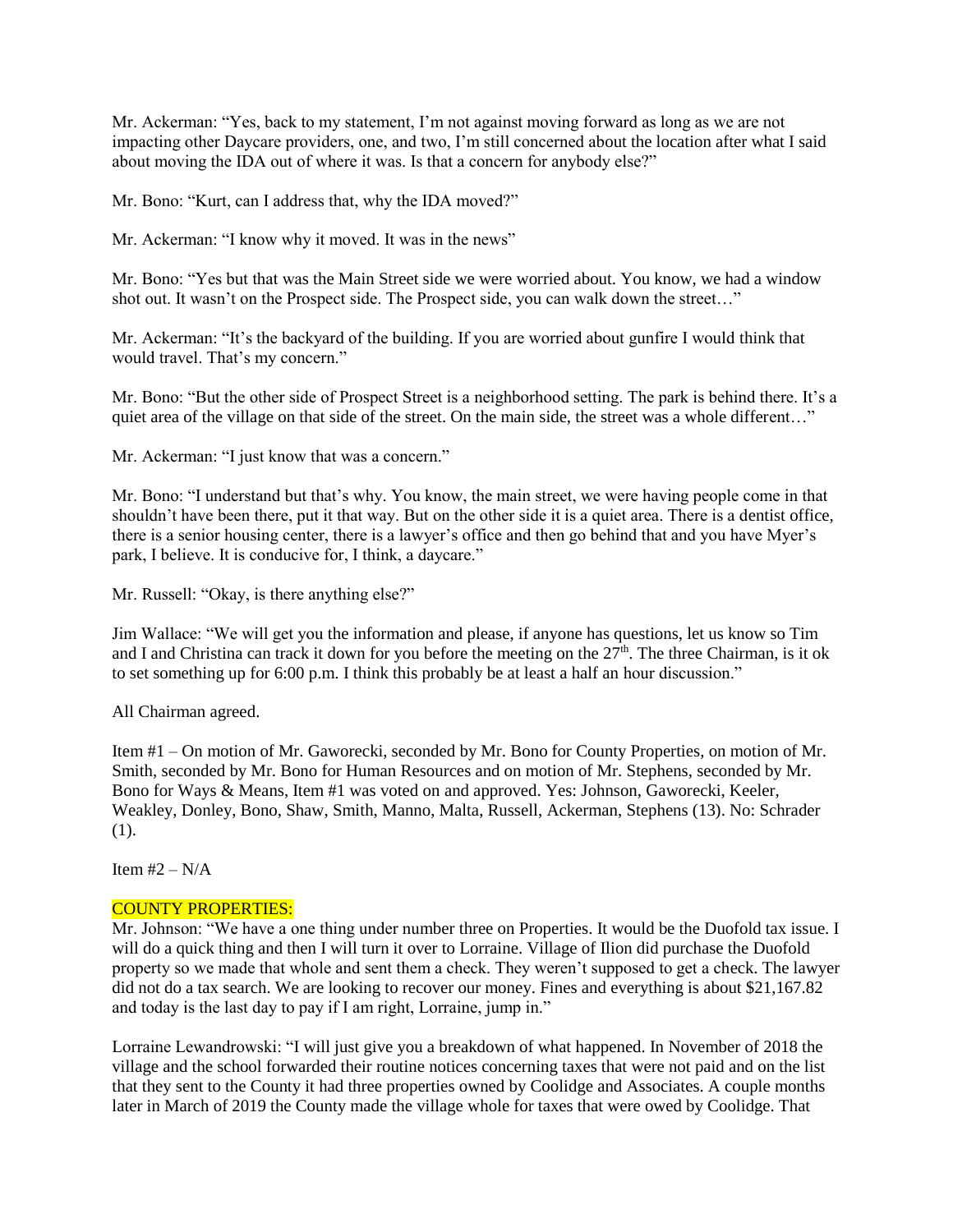was on March 18<sup>th</sup> of 2019, the County sent a check which was \$365,000 and roughly \$7,500 was due from Coolidge to make the village whole but almost simultaneously, literally March  $20<sup>th</sup>$ , the village purchased the Duofold property. There were taxes outstanding. Normally we do a tax search to see if there were taxes that were outstanding so I don't know what happened here but when they bought the property there were taxes outstanding. With taxes outstanding on any property we do our normal notice of tax foreclosure that was sent out in October of 2020. In November I asked the village to throw me a proposal. When they got the tax bill they were surprised but as of today, if they did not pay this amount the property would go into our tax sale which does not necessarily mean that we would foreclose on it in the end. We have a couple of options. One would be to work out an agreement with the village as we have done on other properties like Glory Days or Village of Dolgeville or any of those. Another one is to take the property out of the tax sale and do a Resolution saying it would not be practical to foreclose on this property and to cancel the tax lien and then charge back the money to the village. It's really a policy decision. I think during the coming months the Legislators need to give us some better direction on what they would like to do."

Mr. Johnson: "Lorraine, you are not looking for anything today is what you are saying?"

Lorraine Lewandrowski: "No, I am looking for some direction. We have time because nothing is going to be foreclosed on. The earliest anything can be taken would be in May so if we had some direction I would reach out to the village to see if they want an agreement or do you think it's better to just go with a charge back later on? It's really up to you guys."

Mr. Johnson: "Charge is just where we would take the money back?"

Lorraine Lewandrowski: "Yes."

Mr. Johnson: "Then the village would still end up having the property, they could move forward, it wouldn't affect any IDA movement or village movement development correct?"

Lorraine Lewandrowski: "Yes so it would kind of even the books out again. I didn't know. I've seen some agreements in Rob's folder but I didn't know what the Legislators wanted to do."

Mr. Johnson: "Okay. Questions on Properties."

Mr. Russell: "The village is unwilling to pay it back? Is that what I am hearing?"

Lorraine Lewandrowski: "I don't think they are. We haven't seen a check so…the deadline is today. I don't know what their view is. I could reach out to them again but I did send them an email in early November asking if they had an agreement to throw me a proposal. That was to the Village Attorney but I didn't know if you guys have contacts with the village officials so that's where I need a little direction in what you want me to do."

Mr. Johnson: "Okay. What does the committee want to do?"

Mr. Bono: "I think we should pursue it further."

Mr. Gaworecki: "I would say reach out to the village and see what they have to say."

Lorraine Lewandrowski: "At this time the foreclosures are frozen by executive order so we are in that unique situation so we do have time."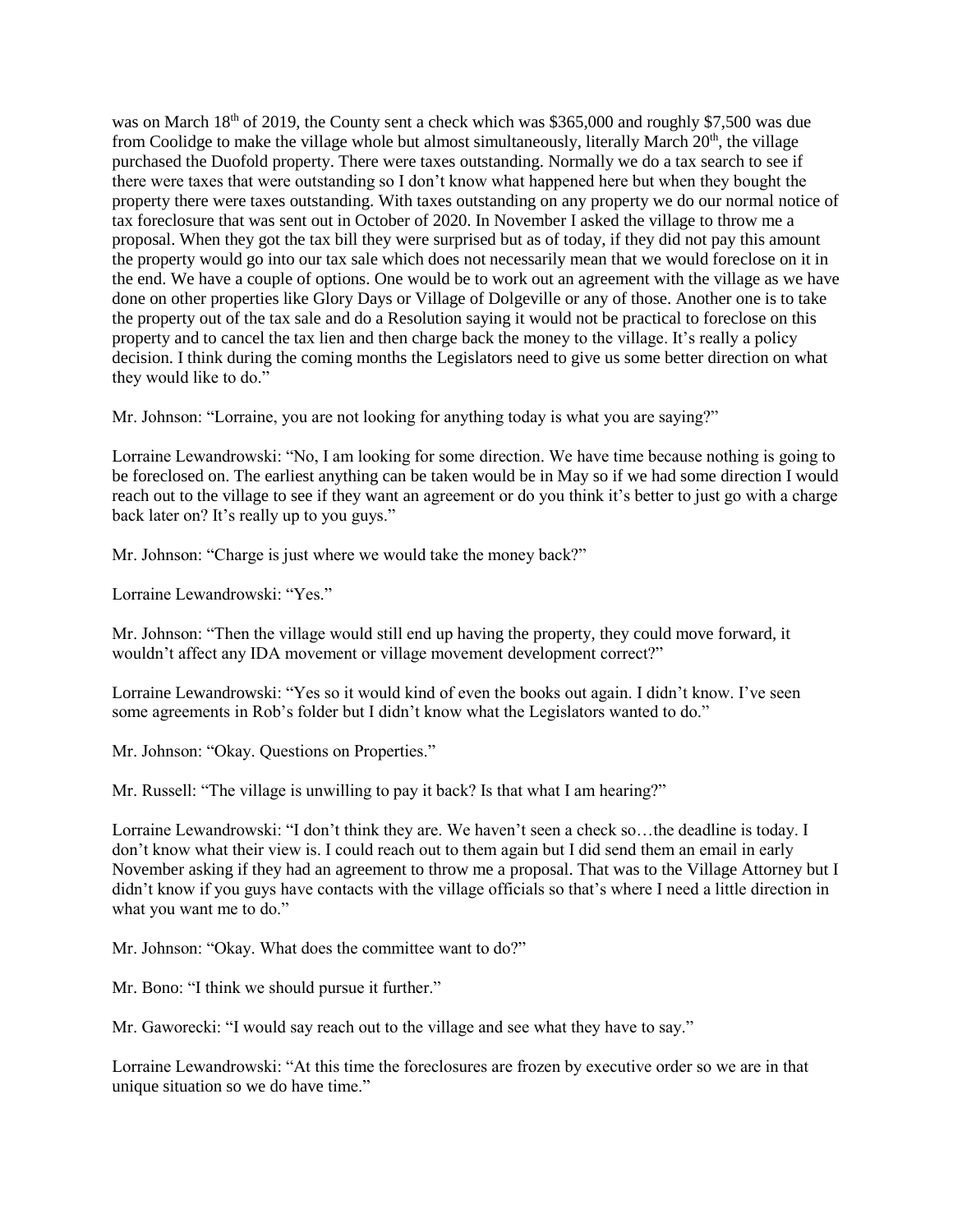Mr. Schrader: "Can I make a motion to claw it back?"

Mr. Johnson: "Yes, you want to claw it back for school, village, town."

Mr. Schrader: "I would say yes. We've done it to other municipalities so..."

Mr. Johnson: "That we have. We did a few years back Bob. It would set a precedent in Charlie's words. I have no problem clawing it back. I will second the motion to get the money back. It was a situation I think, you know, they got it, two days later…"

Mr. Schrader: "Who was the lawyer that didn't…"

Mr. Johnson: "Mark Rose."

Mr. Schrader: "I say we try."

Mr. Johnson: "I have a motion and a second to claw it back. Do I have all in favor?"

Multiple Legislators said yes.

Mr. Johnson: "Anyone opposed? Motion passes. Are you good with that Lorraine?"

Lorraine Lewandrowski: "Yes. It won't happen immediately. They will go into the In-Rem after we complete the paperwork for the 15<sup>th</sup> with the deadline today. I will check with Kim to see if she sends out additional paperwork to the people at this point. They may contact us again. I don't know. At this point we will just go with that game plan and I will keep you guys posted if I hear anything else. Okay?"

Mr. Johnson: "Alright. Thanks Lorraine."

Mr. Bono: "So the village is just going to say take the property. It's a potential for that? Why would we take a contaminated piece of property?"

Mr. Johnson: "We are not taking it Jim, we're just going to get our money back with this year's money."

Mr. Bono: "Alright."

Lorraine Lewandrowski: "We can do a Resolution saying there is no practical way to collect the taxes and remove it from the sale but Charlie feels that we could claw back at the same time. We have never really done it so this would be the first time we have done this to my knowledge and Charlie's knowledge."

Jim Wallace: "This is a big step."

Mr. Bono: "But if this goes back to In-Rem…"

Jim Wallace: "Probably won't take it."

Mr. Johnson: "We will put it in limbo, right Jim?"

Jim Wallace: "Yes."

Mr. Bono: "Why are we doing it with all of the progress we are making on that property?"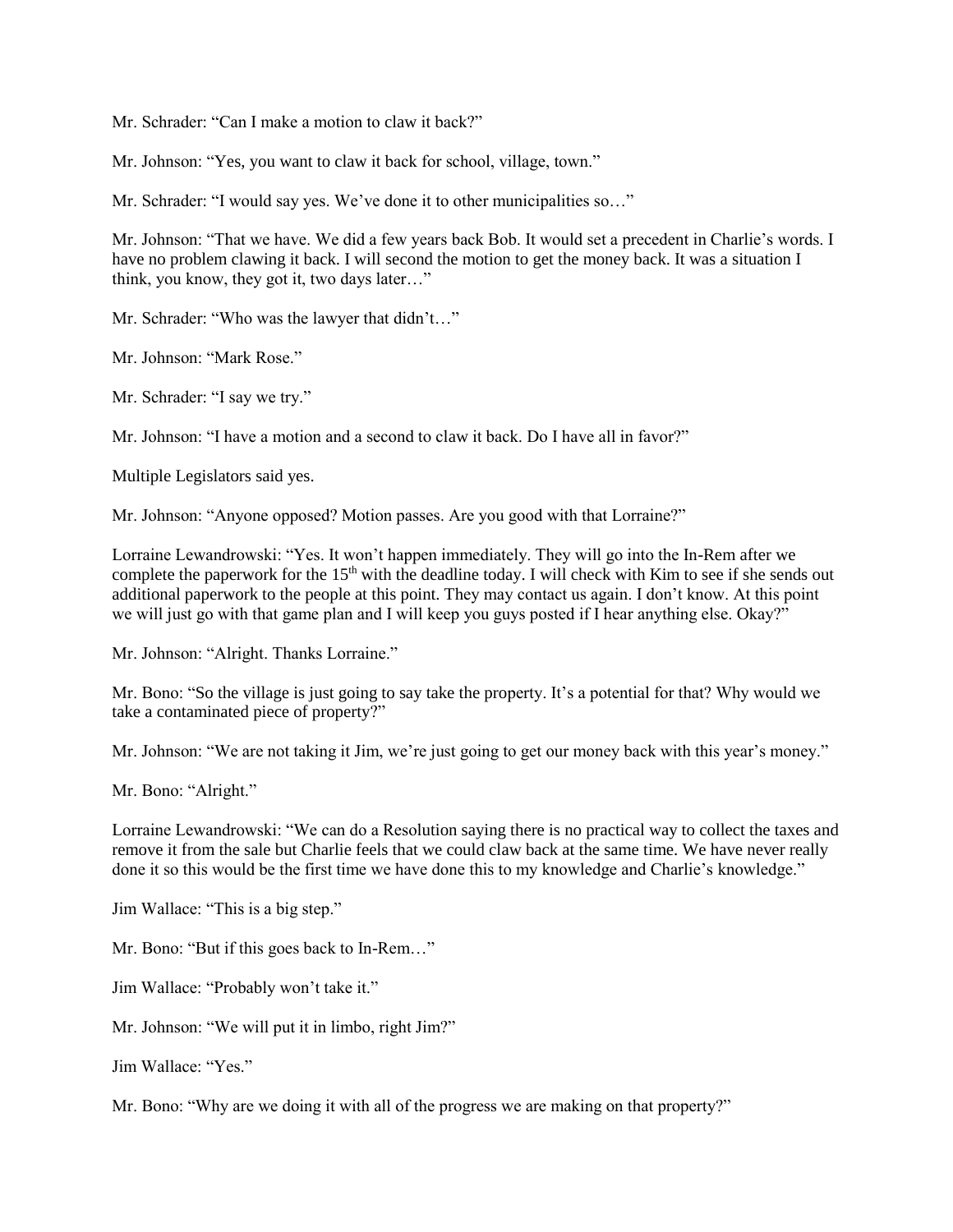Mr. Johnson: "We are not stopping any of the progress though Jim, we are just looking to get our money back from this year's money. We don't affect the IDA loan. Claw back is just here it is, we are going to turn it back to the village. We are just going to take the money out of their money this year."

Mr. Schrader: "Mr. Chairman and Lorraine, by us clawing it back, it doesn't give us ownership, it just gets our money back that the village still owes?"

Lorraine Lewandrowski: "Yes. That is correct. It's like an accounting adjustment down the road. I'm not sure exactly when they do their chargebacks. We did do a chargeback a long time ago and that was in the Quackenbush, the water dispute but that was kind off a unique situation. This one is a little bit different and involves a lot less money."

Mr. Schrader: "Why wouldn't the village just pay it back?"

Kim Enea: "Guys, this is Kim. Just to let you know the answer to that last question, we make the schools and villages whole in March of every year, it that helps you."

Mr. Schrader: "Kim, it's off the rolls now, correct?"

Kim Enea: "Yes."

Mr. Schrader: "We are not paying any…okay"

Mr. Stephens: "Mr. Chairman, you and I talked about this yesterday, when we say we are getting our money back, we are just holding back sales tax."

Mr. Johnson: "My assumption John, yes. We just take it out of the…I think, Jim Wallace, want to jump in on that? Or Lorraine, I'm sorry."

Lorraine Lewandrowski: "I don't do the mechanics myself. I don't know whether Kim or Jim would know better on that."

Jim Wallace: "Sales tax is an option which we have never done before."

Mr. Stephens: "So we are not asking them to physically write us a check or anything. There are other ways to do that, correct?"

Jim Wallace: "Correct. And this might give the Chairman and the Chairman of the committee a chance to sit down with the village and try a work this through because as Lorraine said, it's going to be a while before the Governor releases this kind of stuff."

Mr. Stephens: "I have the same concern as Chairman Bono that if this goes in In-Rem, and I don't think it's going to with what we are discussing, it scares me with all of the progress that has been made and I really think there is some valid people involved in this thing for that project to go forward."

Mr. Bono: "I'm just worried about the, you know, here is a village trying to do something, they took a chance and we are just, how it's going to sit with them. Ray and John and Bob Hollum, have you spoken to them? Are they good with this?"

Mr. Johnson: "I have not reached out to the Mayor. I will afterwards. Nothing is going to happen overnight Jim, now because of the mess. We can call the Mayor but if we break it down to three then we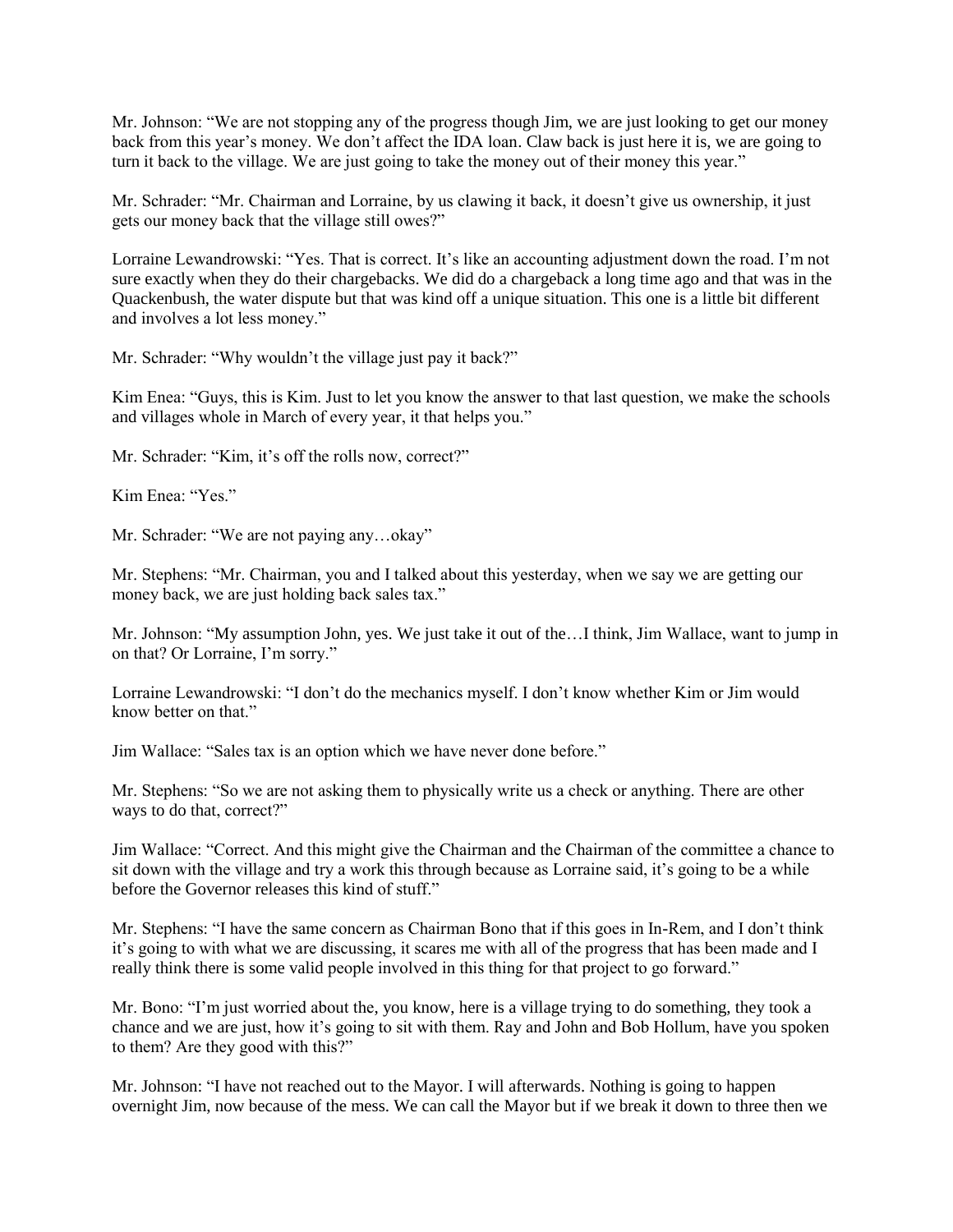have to go to the village, then I will have to call the school and then I am going to have to call the town. Where this way we just kind of get all three and we take it out accordingly."

Mr. Hollum: "Mr. Chairman, I was under the impression that they were going to be okay with making good on the situation. I guess one thing that I would ask would be just go for the original amount of money that they received because right now there is interest tacked on. I think it brings the balance to like \$21,167. Originally it was like \$16,000. Between all three they received like \$16,000. I would ask that maybe use the interest as a leverage tool but keep it to the original amount."

Mr. Johnson: "I can reach out to the Mayor this afternoon. I think he works during the day."

Mr. Stephens: "He is not working right now Mr. Chairman. He is quarantined."

Mr. Johnson: "So if you want guys, I can reach out to him afterwards. Talk one on one and say "Hey, we are just looking to get our money back on this and move forward on the project. You can move forward," and see where it goes."

Mr. Weakley: "I think that's a good idea. I think we should hold this motion in abeyance until we figure out what other options we have because I'm kind of concerned with what Jim Bono says. I don't want to discourage them from moving on with their progress there."

Mr. Schrader: "Being that I made the motion, can I change the motion?"

Mr. Johnson: "Jim, can he rescind his motion?"

Jim Wallace: "You can rescind as long as nobody disagrees."

Mr. Schrader: "Okay. I want to rescind it before I rescind it that way everyone understands why I want to rescind it. I understand what Mr. Hollum is saying, if we can just get the money back that we were originally owed, but I think that with me rescinding this motion, Ray being the Chairman of the Properties committee, that he stresses that we do have the votes to pursue taking this out of your sales tax."

Mr. Johnson: "I will throw that in his ear when I talk with him that there are enough votes to move forward if they decide to tell us to…"

Jim Wallace: "Ray, are you okay with rescinding your motion."

Mr. Johnson: "Yes I am Jim."

Jim Wallace: "Anybody on the committee have a problem with us rescinding it?"

Multiple Legislators replied no.

Jim Wallace: "Thank you guys. I just wanted that for the record."

Mr. Schrader: "To be fair to everyone and maybe can we get an agreement with the committee just to ask them for the original amount. Jim, can we put that in?"

Mr. Johnson: "Bob, let me reach out and talk with him today and see what we can come up with and then I will throw everyone an email or text and let you guys know how it turned out."